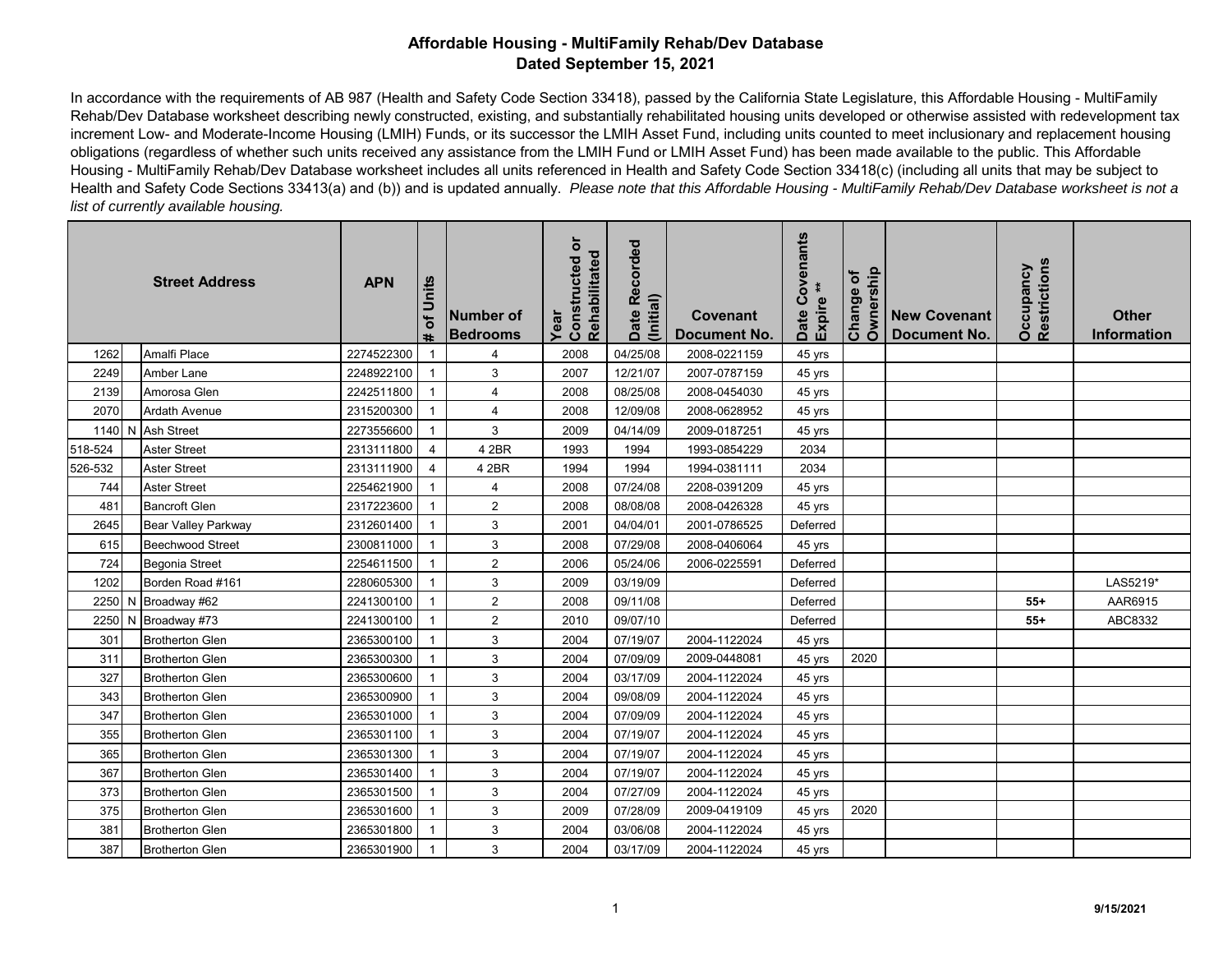| <b>Street Address</b> |    |                               | <b>APN</b> | of Units<br>tt. | Number of<br><b>Bedrooms</b> | Constructed or<br>Rehabilitated<br>Year | Date Recorded<br>(Initial) | <b>Covenant</b><br><b>Document No</b> | Covenants<br>$\ddot{*}$<br>Expire<br>Date | Ownership<br>Change of | <b>New Covenant</b><br>Document No. | Restrictions<br>Occupancy | <b>Other</b><br>Information |
|-----------------------|----|-------------------------------|------------|-----------------|------------------------------|-----------------------------------------|----------------------------|---------------------------------------|-------------------------------------------|------------------------|-------------------------------------|---------------------------|-----------------------------|
| 387                   |    | <b>Brotherton Glen</b>        | 2365301900 | $\mathbf{1}$    | 3                            | 2009                                    | 06/12/09                   | 2009-0320741                          | 45 yrs                                    | 2020                   |                                     |                           |                             |
| 395                   |    | <b>Brotherton Glen</b>        | 2365302100 | $\overline{1}$  | 3                            | 2009                                    | 07/21/09                   | 2009-0400770                          | 45 yrs                                    | 2020                   |                                     |                           |                             |
| 397                   |    | <b>Brotherton Glen</b>        | 2365302200 | $\mathbf{1}$    | 3                            | 2004                                    | 07/19/07                   | 2004-1122025                          | 45 yrs                                    |                        |                                     |                           |                             |
| 318                   |    | <b>Brotherton Road</b>        | 2363901600 | $\mathbf{1}$    |                              | 1990                                    | 10/23/90                   | 90-152574                             | Deferred                                  |                        |                                     |                           |                             |
| 939                   |    | Camellia Street               | 2252830300 | $\overline{1}$  | 3                            | 2008                                    | 10/28/09                   | 2008-0570464                          | 45 yrs                                    |                        |                                     |                           |                             |
| 2736                  |    | Cameron Place                 | 2317704100 | $\mathbf{1}$    | $\overline{4}$               | 2011                                    | 07/12/11                   | 2011-0351890                          | 45 yrs                                    |                        |                                     |                           |                             |
| 1820                  |    | Castle Glen                   | 2353601600 | $\mathbf{1}$    | 3                            | 2008                                    | 05/01/08                   | 2008-0237634                          | 45 yrs                                    |                        |                                     |                           |                             |
| $\overline{2}$        |    | Citracado Lane                | 2280605300 | $\mathbf{1}$    | 2                            | 2011                                    | 02/09/11                   |                                       | Deferred                                  |                        |                                     |                           | ABI1641                     |
| 1750                  | W  | Citracado Parkway #31         | 2351631331 | $\mathbf{1}$    | 2                            | 2011                                    | 12/14/11                   |                                       | Deferred                                  |                        |                                     |                           | <b>LAU2047</b>              |
| 1750                  | W  | Citracado Parkway #33         | 2351631333 | $\overline{1}$  |                              | 1994                                    | 09/23/94                   | 1994-0565599                          | 2024                                      |                        |                                     |                           |                             |
|                       |    | 1750 W Citracado Parkway #38  | 2351631338 | $\mathbf{1}$    |                              | 2002                                    | 12/31/02                   | 2002-1205480                          | 45 yrs                                    |                        |                                     |                           |                             |
|                       |    | 1750 W Citracado Parkway #57  | 2351631357 | $\mathbf{1}$    |                              | 1996                                    | 07/16/96                   |                                       | Deferred                                  |                        |                                     |                           | ABA9551                     |
|                       |    | 1750 W Citracado Parkway #57  | 2351631357 | $\mathbf{1}$    |                              | 1994                                    | 10/05/94                   | 1994-0586887                          | 2024                                      |                        |                                     |                           |                             |
|                       |    | 1750 W Citracado Parkway #111 | 2351622739 | $\overline{1}$  |                              | 1993                                    | 09/23/93                   | 1993-0628243                          | 2023                                      |                        |                                     |                           |                             |
|                       |    | 1750 W Citracado Parkway #112 | 2351622740 | $\overline{1}$  | 2                            | 2007                                    | 10/09/07                   |                                       | Deferred                                  |                        |                                     |                           | LAF6953                     |
| 1750                  |    | W Citracado Parkway #113      | 2351622741 | $\mathbf{1}$    | 3                            | 2005                                    | 12/21/05                   |                                       | Deferred                                  |                        |                                     |                           | ABJ1225                     |
| 1750                  | W. | Citracado Parkway #113        | 2351622741 | $\mathbf{1}$    |                              | 2005                                    | 04/04/05                   | 2005-0271536                          | 45 yrs                                    |                        |                                     |                           |                             |
| 1750                  | W  | Citracado Parkway #124        | 2351631408 | $\overline{1}$  |                              | 1992                                    | 01/23/92                   | 1992-0665866                          | 2022                                      |                        |                                     |                           |                             |
| 1750 W                |    | Citracado Parkway #148        | 2351631432 | $\mathbf{1}$    |                              | 2003                                    | 11/26/03                   | 2003-1421132                          | 45 yrs                                    |                        |                                     |                           |                             |
|                       |    | 1750 W Citracado Parkway #153 | 2351622749 | $\mathbf{1}$    | $\overline{2}$               | 2007                                    | 08/07/07                   | 2007-0052525                          | Deferred                                  |                        |                                     |                           | AAV4358                     |
| 1751                  |    | W Citracado Parkway #175      | 2351622806 | $\overline{1}$  |                              | 1994                                    | 10/31/93                   | 1994-0641177                          | 2023                                      |                        |                                     | $55+$                     |                             |
| 1751                  |    | W Citracado Parkway #179      | 2351622810 | $\overline{1}$  |                              | 1992                                    | 02/05/92                   | 1992-0101697                          | 2022                                      |                        |                                     | $55+$                     |                             |
| 1751                  | W  | Citracado Parkway #190        | 2351622821 | $\mathbf{1}$    |                              | 2003                                    | 02/28/03                   | 2003-0217170                          | 45 yrs                                    |                        |                                     | $55+$                     |                             |
| 1751                  | W  | Citracado Parkway #192        | 2351622823 | $\mathbf{1}$    |                              | 2005                                    | 03/30/05                   | 2005-0259433                          | 45 yrs                                    |                        |                                     | $55+$                     |                             |
| 1751                  |    | W Citracado Parkway #206      | 2351622837 | $\overline{1}$  |                              | 2004                                    | 03/25/04                   | 2004-0246061                          | 45 yrs                                    |                        |                                     | $55+$                     |                             |
| 1751                  |    | W Citracado Parkway #262      | 2351603400 | $\mathbf{1}$    | 2                            | 2006                                    | 10/24/06                   |                                       | Deferred                                  |                        |                                     | $55+$                     | LBA4034                     |
| 1751                  |    | W Citracado Parkway #268      | 2351603400 | $\mathbf{1}$    | $\overline{2}$               | 2009                                    | 09/01/09                   |                                       | Deferred                                  |                        |                                     | $55+$                     | LBK1969                     |
| 1751                  |    | W Citracado Parkway #269      | 2351603400 | $\mathbf{1}$    | $\overline{2}$               | 2006                                    | 03/21/06                   |                                       | Deferred                                  |                        |                                     | $55+$                     | <b>LAN6846</b>              |
| 1751                  | W. | Citracado Parkway #315        | 2351603400 | $\mathbf{1}$    | $\overline{2}$               | 2011                                    | 10/26/11                   |                                       | Deferred                                  |                        |                                     | $55+$                     | LBF7670                     |
| 211                   | N  | Citrus Avenue #21             | 2310923700 | $\mathbf{1}$    | $\sqrt{2}$                   | 2006                                    | 03/13/06                   |                                       | Deferred                                  |                        |                                     | $55+$                     | LAP5151                     |
| 211                   | N. | Citrus Avenue #42             | 2310923700 | $\overline{1}$  | $\sqrt{2}$                   | 2004                                    | 12/18/04                   |                                       | Deferred                                  |                        |                                     | $55+$                     | AAP7951                     |
| 211                   | N  | Citrus Avenue #46             | 2310923700 | $\mathbf{1}$    | $\overline{2}$               | 2001                                    | 05/14/01                   |                                       | Deferred                                  |                        |                                     | $55+$                     | LAM2596                     |
| 211                   | N. | Citrus Avenue #109            | 2310923700 | $\overline{1}$  | 2                            | 2011                                    | 05/11/11                   |                                       | Deferred                                  |                        |                                     | $55+$                     | <b>LBC5588</b>              |
| 211                   | N  | Citrus Avenue #256            | 2310923700 | $\overline{1}$  | 2                            | 2006                                    | 07/27/06                   |                                       | Deferred                                  |                        |                                     | $55+$                     | LBA4518                     |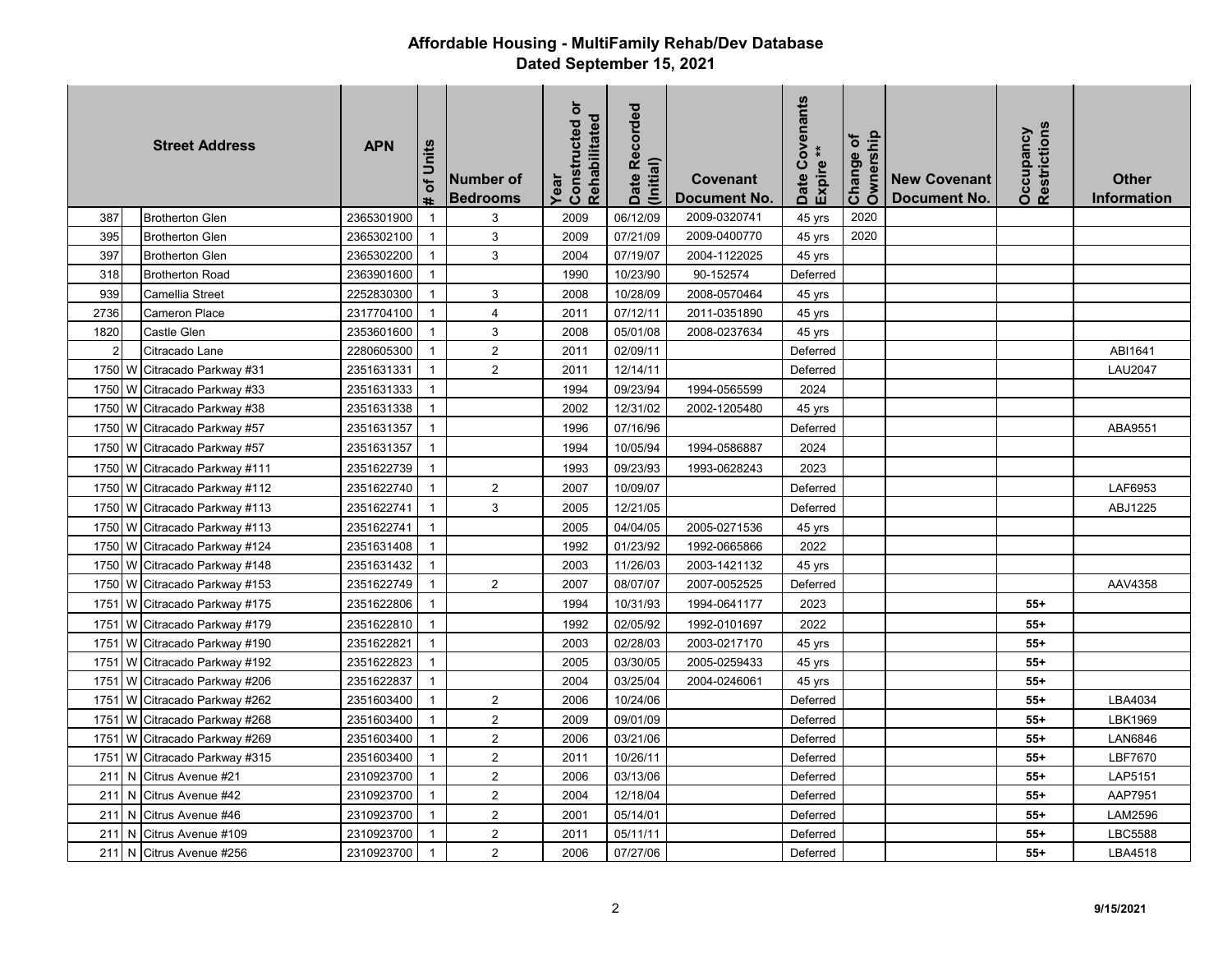|         |              | <b>Street Address</b>      | <b>APN</b> | of Units<br>$\ddot{}$ | Number of<br><b>Bedrooms</b> | Constructed or<br>Rehabilitated<br>Year | Date Recorded<br>(Initial) | Covenant<br>Document No. | Covenants<br>$\ast$<br>Expire <sup>*</sup><br>Date | Ownership<br>৳<br>Change | <b>New Covenant</b><br><b>Document No.</b> | Restrictions<br>Occupancy | <b>Other</b><br><b>Information</b> |
|---------|--------------|----------------------------|------------|-----------------------|------------------------------|-----------------------------------------|----------------------------|--------------------------|----------------------------------------------------|--------------------------|--------------------------------------------|---------------------------|------------------------------------|
|         |              | 620 N Citrus Avenue        | 2256402000 | $\mathbf{1}$          | 3                            | 2001                                    | 04/12/01                   | 2001-0057538             | Deferred                                           |                          |                                            |                           |                                    |
| 1020    |              | Conway Drive               | 2274622100 | $\mathbf{1}$          | $\overline{4}$               | 2011                                    | 05/24/11                   | 2011-0269334             | 45 yrs                                             |                          |                                            |                           |                                    |
| 2359    |              | Conway Drive               | 2249720200 | $\mathbf{1}$          | 3                            | 2008                                    | 12/08/08                   | 2008-0624386             | 45 yrs                                             |                          |                                            |                           |                                    |
| 2140    |              | Country Place              | 2246607200 | $\mathbf{1}$          | $\overline{2}$               | 2011                                    | 01/24/11                   | 2011-0044228             | 45 yrs                                             |                          |                                            |                           |                                    |
| 2425    |              | Cranstron Drive #203       | 2381414303 | $\mathbf{1}$          | 2                            | 2008                                    | 12/16/08                   | 2008-0638888             | 45 yrs                                             |                          |                                            |                           |                                    |
| 623     |              | Daisy Street               | 2254231600 | $\mathbf{1}$          | 3                            | 2008                                    | 11/13/08                   | 2008-0460873             | Deferred                                           |                          |                                            |                           |                                    |
| 1329    |              | Dos Hermoanos Glen         | 2256521700 | $\mathbf{1}$          | 4                            | 2011                                    | 08/26/11                   | 2011-0442020             | 45 yrs                                             |                          |                                            |                           |                                    |
| 624     | E            | <b>Eighth Avenue</b>       | 2334602200 | $\mathbf{1}$          |                              | 1998                                    | 04/02/98                   | 1997-0320138             | Deferred                                           |                          |                                            |                           |                                    |
| 140     | E            | El Norte Parkway #28       | 2270311728 | $\mathbf{1}$          | $\overline{2}$               | 2000                                    | 03/22/00                   | 2000-0145552             | 10 yrs                                             |                          |                                            |                           |                                    |
| 140     |              | E El Norte Parkway #64     | 2270311764 | $\mathbf{1}$          | $\overline{2}$               | 2008                                    | 02/26/08                   | 2008-0097599             | 45 yrs                                             |                          |                                            |                           |                                    |
|         |              | 215 E El Norte Parkway     | 2290400400 | 36                    | 12 BR; 12 2BR;<br>12 BR      | 2012                                    | 02/21/13                   | 2012-0157710             | 55 yrs                                             |                          |                                            |                           |                                    |
| 1249    |              | E El Norte Parkway         | 2273404000 | $\mathbf{1}$          | 3                            | 2008                                    | 07/01/08                   | 2008-0352747             | 45 yrs                                             |                          |                                            |                           |                                    |
| 225     |              | W El Norte Parkway #142    | 2290305413 | $\mathbf{1}$          | $\sqrt{2}$                   | 2007                                    | 06/29/07                   | 2007-0440515             | 45 yrs                                             |                          |                                            |                           |                                    |
|         |              | 319 W El Norte Parkway     | 2295903500 | $\mathbf{1}$          | 3                            | 2001                                    | 11/21/01                   | 2001-0857664             | 10 yrs                                             |                          |                                            |                           |                                    |
| 525     | W            | El Norte Parkway #159      | 2263900966 | $\mathbf{1}$          | 2                            | 2001                                    | 08/28/01                   |                          | Deferred                                           |                          |                                            | $55+$                     | AAN3499                            |
| 525     |              | W El Norte Parkway #163    | 2263900970 | $\mathbf{1}$          | 3                            | 2004                                    | 02/18/04                   | 2004-0127596             | 45 yrs                                             |                          |                                            | $55+$                     |                                    |
| 525     |              | W El Norte Parkway #302    | 2263901206 | $\mathbf{1}$          | $\overline{2}$               | 2011                                    | 03/14/11                   |                          | Deferred                                           |                          |                                            | $55+$                     | <b>LAC5372</b>                     |
| 525     |              | W El Norte Parkway #346    | 2263901248 | $\mathbf{1}$          | $\overline{2}$               | 2010                                    | 07/08/10                   |                          | Deferred                                           |                          |                                            | $55+$                     | AAC6738                            |
|         |              | 425 W Eleventh Avenue      | 2361020300 | 16                    | 4 2BR; 8 3BR; 4<br>4BR       | 1998                                    | 07/19/90                   | 1998-0266764             | 2053                                               |                          |                                            |                           |                                    |
| 426     | W            | <b>Eleventh Avenue</b>     | 2360620100 | $\mathbf{1}$          | $\mathbf{1}$                 | 2010                                    | 10/20/10                   | 2010-0370864             | Deferred                                           |                          |                                            |                           |                                    |
| 650     | W            | <b>Eleventh Avenue</b>     | 2360421400 | $\mathbf{1}$          | 3                            | 2008                                    | 01/02/08                   | 2008-0000579             | Deferred                                           |                          |                                            |                           |                                    |
| 311     |              | Elkhorn Glen               | 2249403300 | $\mathbf{1}$          | $\overline{4}$               | 2010                                    | 12/14/10                   | 2010-0692245             | 45 yrs                                             |                          |                                            |                           |                                    |
| 1404    | S.           | <b>Escondido Boulevard</b> | 2361801400 | 80                    | 2 2BR; 78 3BR                | 2006                                    | 02/06/08                   | 2006-0467423             | 55 yrs                                             |                          |                                            |                           |                                    |
| 1565    | $\mathbf{s}$ | <b>Escondido Boulevard</b> | 2362241200 | 72                    | $1 - 3$                      | 2003                                    | 04/20/05                   | 2003-0801944             | 2068                                               |                          |                                            |                           |                                    |
| 1150-66 | N.           | <b>Escondido Boulevard</b> | 2290201900 | 44                    | 44 2BR                       | 2015                                    | 03/22/16                   | 2015-0186081             | 55 years                                           |                          |                                            | homeless                  |                                    |
| 1520    |              | S Escondido Boulevard      | 2364607900 | 10                    | 2 1BR, 7 2BR; 1<br>3BR       | 2020                                    | 07/14/20                   | 2020-0376871             | 55 years                                           |                          |                                            | homeless                  |                                    |
| 1805-21 | S.           | <b>Escondido Boulevard</b> | 2362524000 | 24                    | 4 1BR; 12 2BR; 8<br>3BR      | 2000                                    | 07/19/01                   | 2000-0582034             | 2055                                               |                          |                                            |                           |                                    |
| 182     |              | Espanas Glen               | 2296200500 | $\mathbf{1}$          | $\overline{2}$               | 2008                                    | 06/27/08                   | 2208-0348025             | 45 yrs                                             |                          |                                            |                           |                                    |
| 1475    |              | Esperanza Way              | 2275200400 | $\mathbf{1}$          | 3                            | 2005                                    | 10/28/05                   | 2002-1142778             | Deferred                                           |                          |                                            |                           |                                    |
| 223     |              | Eveningside Glen           | 2246515600 | $\mathbf{1}$          | $\overline{2}$               | 2010                                    | 07/06/10                   | 2010-0337896             | 45 yrs                                             |                          |                                            |                           |                                    |
| 2333    |              | Fair Oak Court             | 2249731800 | 1                     | 3                            | 2008                                    | 07/02/08                   | 2008-0356698             | 45 yrs                                             |                          |                                            |                           |                                    |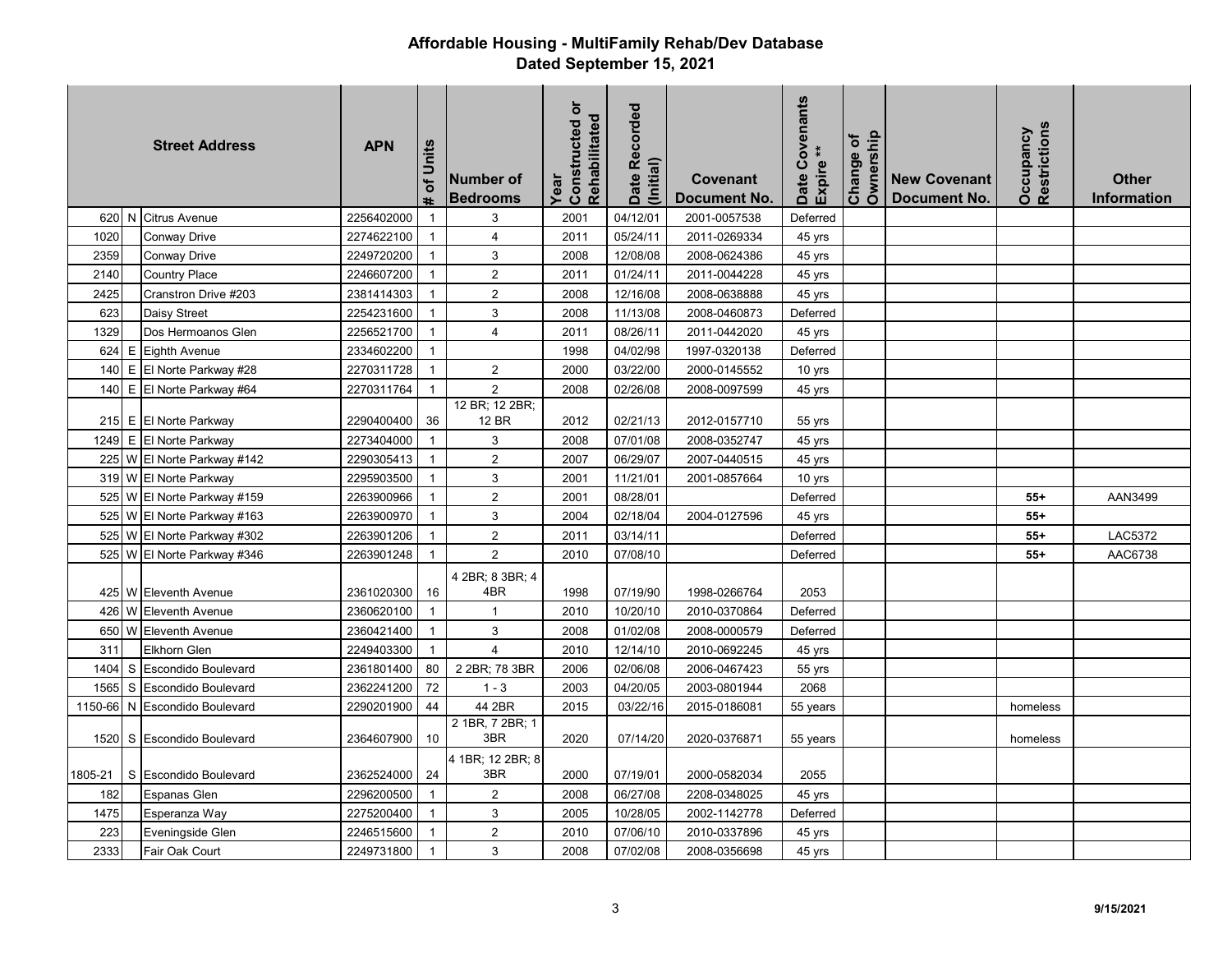| <b>Street Address</b> |    |                         | <b>APN</b> | of Units<br>ä. | Number of<br><b>Bedrooms</b> | $\overline{5}$<br>Rehabilitated<br>Constructed<br>Year | Date Recorded<br>(Initial) | Covenant<br>Document No. | Covenants<br>$\ast$<br>Expire <sup>3</sup><br>Date | Ownership<br>Change of | <b>New Covenant</b><br>Document No. | Restrictions<br>Occupancy | <b>Other</b><br><b>Information</b> |
|-----------------------|----|-------------------------|------------|----------------|------------------------------|--------------------------------------------------------|----------------------------|--------------------------|----------------------------------------------------|------------------------|-------------------------------------|---------------------------|------------------------------------|
| 823                   |    | Fern Street             | 2251831600 |                | 3                            | 2008                                                   | 01/23/08                   | 2008-0038507             | 45 yrs                                             |                        |                                     |                           |                                    |
|                       |    |                         |            |                | 2 1BR; 2 2BR; 10             |                                                        |                            |                          |                                                    |                        |                                     |                           |                                    |
|                       |    | 444 W Fifteenth Avenue  | 2361620200 | 16             | 3BR; 24BR                    | 1994                                                   | 05/17/95                   | 1993-0853399             | 2045                                               |                        |                                     |                           |                                    |
| 541                   | W  | Fifteenth Avenue #29    | 2362214000 | $\mathbf{1}$   | $\mathbf{1}$                 | 2010                                                   | 09/27/11                   |                          | Deferred                                           |                        |                                     |                           | AAS6737                            |
| 541                   | W  | Fifteenth Avenue #65    | 2362214000 | $\mathbf{1}$   | $\overline{2}$               | 2006                                                   | 05/24/06                   |                          | Deferred                                           |                        |                                     |                           | AAD1931                            |
| 645 W                 |    | <b>Fifteenth Avenue</b> | 2362210300 | $\mathbf{1}$   |                              | 1990                                                   | 11/19/90                   | 90-278411                | Deferred                                           |                        |                                     |                           |                                    |
| 840 W                 |    | <b>Fifteenth Avenue</b> | 2361522900 | $\mathbf{1}$   | 3                            | 2011                                                   | 11/09/11                   | 2011-0619253             | 45 yrs                                             |                        |                                     |                           |                                    |
| 716 W                 |    | <b>Fifth Avenue</b>     | 2331111000 | $\overline{1}$ | $\overline{4}$               | 2009                                                   | 10/30/09                   | 2009-0606427             | 45 yrs                                             |                        |                                     |                           |                                    |
| 1741                  |    | <b>Firestone Drive</b>  | 2248110700 | $\mathbf{1}$   | 4                            | 2008                                                   | 10/31/08                   | 2008-0572289             | 45 yrs                                             |                        |                                     |                           |                                    |
| 806                   | E  | Fourth Avenue #19       | 2303112208 | $\mathbf{1}$   | $\overline{2}$               | 2006                                                   | 08/30/06                   | 2006-0618960             | 45 yrs                                             |                        |                                     |                           |                                    |
| 1051                  | E. | Fourth Avenue           | 2303610700 | $\mathbf{1}$   | 3                            | 2008                                                   | 08/21/08                   | 2008-0449047             | 45 yrs                                             |                        |                                     |                           |                                    |
| 2074                  |    | Gabriele Glen           | 2354001700 | $\mathbf{1}$   | 3                            | 2008                                                   | 03/27/08                   | 2008-0162749             | 45 yrs                                             |                        |                                     |                           |                                    |
| 2839                  |    | Geise Court             | 2317900800 | $\overline{1}$ | 3                            | 2010                                                   | 03/30/10                   | 2010-0154477             | 45 yrs                                             |                        |                                     |                           |                                    |
|                       |    | 1245 E Grand Avenue     | 2303800300 | 8              | 4 2BR; 4 3BR                 | 1992                                                   | 06/24/93                   | 1992-0626211             | 2021                                               |                        |                                     |                           |                                    |
| 1811                  | E. | Grand Avenue #87        | 2310707787 | $\overline{1}$ | 2                            | 2007                                                   | 11/06/07                   | 2007-0452274             | Deferred                                           |                        |                                     |                           |                                    |
| 1817                  | E. | Grand Avenue #10        | 2310707710 | $\mathbf{1}$   | $\overline{c}$               | 2007                                                   | 02/21/07                   | 2007-0117034             | 45 yrs                                             |                        |                                     |                           |                                    |
| 2094                  | E  | Grand Avenue #31        | 2310911231 | $\mathbf{1}$   | $\overline{2}$               | 2003                                                   | 11/26/03                   | 2003-1421589             | 45 yrs                                             |                        |                                     |                           |                                    |
| 235                   |    | Green Avenue            | 2362620400 | $\overline{1}$ |                              | 1992                                                   | 04/07/92                   | 1991-0448993             | Deferred                                           |                        |                                     |                           |                                    |
| 1911                  |    | Grove Place             | 2344800600 | $\mathbf{1}$   | $\overline{4}$               | 2011                                                   | 01/31/11                   | 2011-0057630             | 45 yrs                                             |                        |                                     |                           |                                    |
| 1001                  | S. | Hale Avenue #6          | 2323720700 | $\mathbf{1}$   | $\overline{2}$               | 2005                                                   | 08/17/05                   |                          | Deferred                                           |                        |                                     |                           | AAX2707                            |
| 1001                  | S  | Hale Avenue #8          | 2323720700 | $\overline{1}$ | $\overline{1}$               | 2011                                                   | 02/09/12                   |                          | Deferred                                           |                        |                                     |                           | ABI9176                            |
| 1001                  | S  | Hale Avenue #33         | 2323720700 | $\mathbf{1}$   | 2                            | 2001                                                   | 11/15/01                   |                          | Deferred                                           |                        |                                     |                           | ABD7825                            |
| 1001                  | S  | Hale Avenue #44         | 2323720700 | $\mathbf{1}$   | $\overline{2}$               | 2006                                                   | 11/07/06                   |                          | Deferred                                           |                        |                                     |                           | AAM9821                            |
| 1001                  | S  | Hale Avenue #47         | 2323720700 | $\mathbf{1}$   | $\overline{2}$               | 2007                                                   | 10/09/07                   |                          | Deferred                                           |                        |                                     |                           | LAP5531                            |
| 1001                  | S. | Hale Avenue #63         | 2323720700 | $\mathbf{1}$   | <b>NA</b>                    | 1992                                                   | 02/14/92                   |                          | Deferred                                           |                        |                                     |                           | AAS7169                            |
| 1001                  | S. | Hale Avenue #65         | 2323720700 | -1             | 2                            | 2006                                                   | 08/24/06                   |                          | Deferred                                           |                        |                                     |                           | AAF7915                            |
| 1001                  | S. | Hale Avenue #70         | 2323720700 | $\overline{1}$ | $\overline{2}$               | 2007                                                   | 04/13/07                   |                          | Deferred                                           |                        |                                     |                           | AAY7189                            |
| 1001                  | S  | Hale Avenue #72         | 2323720700 | $\mathbf{1}$   | $\overline{1}$               | 2008                                                   | 08/13/08                   |                          | Deferred                                           |                        |                                     |                           | AAU1930                            |
| 1001                  | S  | Hale Avenue #87         | 2323720700 | $\mathbf{1}$   | <b>NA</b>                    | 1989                                                   | 11/09/89                   |                          | Deferred                                           |                        |                                     |                           | AAB9356                            |
| 1301                  | S  | Hale Avenue #17         | 2350504200 | $\mathbf{1}$   | 3                            | 2011                                                   | 07/26/11                   |                          | Deferred                                           |                        |                                     |                           | LAM6286                            |
| 1301                  | S  | Hale Avenue #26         | 2350504200 | $\overline{1}$ | 2                            | 2006                                                   | 11/20/06                   |                          | Deferred                                           |                        |                                     |                           | AAV4681                            |
| 1301                  | S  | Hale Avenue #69         | 2350504200 | $\mathbf{1}$   | <b>NA</b>                    | 1989                                                   | 11/20/89                   |                          | Deferred                                           |                        |                                     |                           | AAD8617                            |
| 2437                  |    | Hawthorn Glen           | 2317313700 | $\overline{1}$ | 2                            | 2009                                                   | 08/28/09                   | 2009-0488312             | 45 yrs                                             |                        |                                     |                           |                                    |
| 324                   |    | Hemlock Avenue          | 2295230900 | 1              | 3                            | 2010                                                   | 04/09/10                   | 2010-0176143             | 45 yrs                                             |                        |                                     |                           |                                    |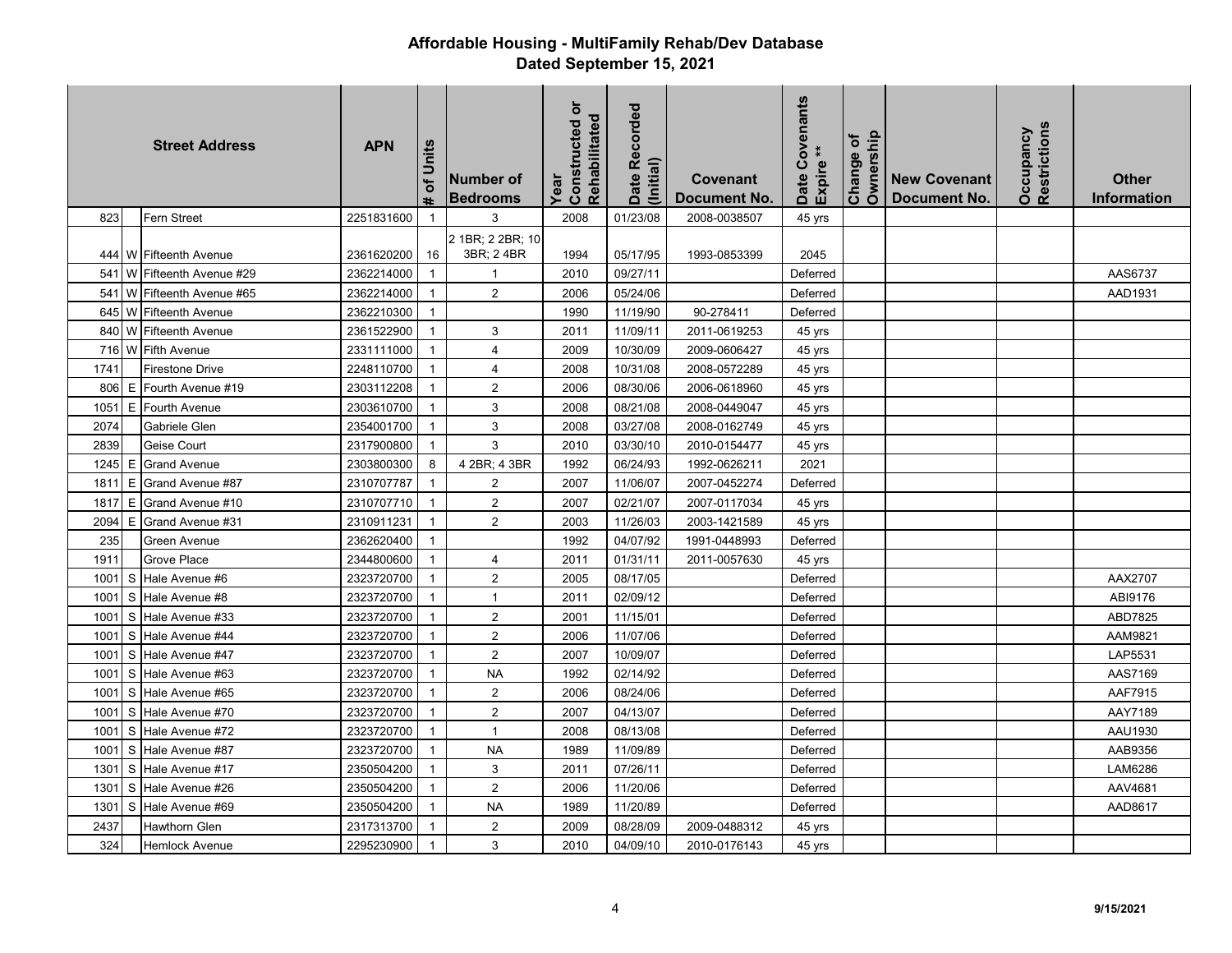|      |     | <b>Street Address</b>      | <b>APN</b> | of Units<br>Ħ. | Number of<br><b>Bedrooms</b> | $\overline{5}$<br>Rehabilitated<br>Constructed<br>Year | Date Recorded<br>(Initial) | Covenant<br><b>Document No.</b> | Covenants<br>Date Cov<br>Expire ** | Ownership<br>Change of | <b>New Covenant</b><br><b>Document No.</b> | Restrictions<br>Occupancy | <b>Other</b><br>Information |
|------|-----|----------------------------|------------|----------------|------------------------------|--------------------------------------------------------|----------------------------|---------------------------------|------------------------------------|------------------------|--------------------------------------------|---------------------------|-----------------------------|
|      |     | 620 N Hickory Street #D01  | 2292421901 | $\mathbf{1}$   | 3                            | 2005                                                   | 06/30/05                   | 2005-0559915                    | 2047                               |                        |                                            |                           |                             |
|      |     | 620 N Hickory Street #D02  | 2292421902 | $\mathbf{1}$   | 3                            | 2005                                                   | 06/30/05                   | 2005-0560717                    | 2047                               |                        |                                            |                           |                             |
| 620  |     | N Hickory Street #D03      | 2292421903 | $\mathbf{1}$   | 4                            | 2005                                                   | 06/30/05                   | 2005-0560814                    | 2047                               |                        |                                            |                           |                             |
| 620  | N.  | <b>Hickory Street #D04</b> | 2292421904 | $\mathbf{1}$   | $\overline{4}$               | 2005                                                   | 06/30/05                   | 2005-0560470                    | 2047                               |                        |                                            |                           |                             |
| 620  | N   | Hickory Street #D05        | 2292421905 | $\mathbf{1}$   | 3                            | 2005                                                   | 06/30/05                   | 2005-0560996                    | 2047                               |                        |                                            |                           |                             |
| 620  | N   | Hickory Street #D06        | 2292421906 | $\mathbf{1}$   | 3                            | 2005                                                   | 06/30/05                   | 2005-0560878                    | 2047                               |                        |                                            |                           |                             |
| 620  | N   | Hickory Street #D07        | 2292421907 | $\mathbf{1}$   | 3                            | 2005                                                   | 06/30/05                   | 2005-0561986                    | 2047                               |                        |                                            |                           |                             |
| 620  | IN. | Hickory Street #D08        | 2292421908 | $\mathbf{1}$   | 3                            | 2005                                                   | 06/30/05                   | 2005-0561034                    | 2047                               |                        |                                            |                           |                             |
|      |     | 620 N Hickory Street #D09  | 2292421909 | $\mathbf{1}$   | $\overline{4}$               | 2005                                                   | 06/30/05                   | 2005-0560095                    | 2047                               |                        |                                            |                           |                             |
| 620  | N   | Hickory Street #D10        | 2292421910 | $\mathbf{1}$   | $\overline{4}$               | 2005                                                   | 06/30/05                   | 2005-0560164                    | 2047                               |                        |                                            |                           |                             |
| 620  | N   | <b>Hickory Street #D11</b> | 2292421911 | $\mathbf{1}$   | $\ensuremath{\mathsf{3}}$    | 2005                                                   | 06/30/05                   | 2005-0561418                    | 2047                               |                        |                                            |                           |                             |
| 620  |     | N Hickory Street #D12      | 2292421912 | $\mathbf{1}$   | 3                            | 2005                                                   | 06/30/05                   | 2005-0560536                    | 45 yrs                             |                        |                                            |                           |                             |
| 2120 |     | Holly Avenue               | 2255923500 | $\mathbf{1}$   | $\overline{4}$               | 2010                                                   | 06/22/10                   | 2010-0335590                    | 45 yrs                             |                        |                                            |                           |                             |
| 965  |     | Homestead Place            | 2284900100 | $\mathbf{1}$   | $\ensuremath{\mathsf{3}}$    | 2008                                                   | 07/24/08                   | 2008-0397704                    | 45 yrs                             |                        |                                            |                           |                             |
| 1244 |     | <b>Hoover Street</b>       | 2273411600 | $\mathbf{1}$   | $\overline{4}$               | 2009                                                   | 07/13/09                   | 2009-0382385                    | 45 yrs                             |                        |                                            |                           |                             |
| 900  |     | Howard Avenue #16          | 2323721600 | $\mathbf{1}$   | 2                            | 2011                                                   | 04/23/12                   |                                 | Deferred                           |                        |                                            |                           | LAY9078                     |
| 900  |     | Howard Avenue #70          | 2323721600 | $\overline{1}$ | $\sqrt{2}$                   | 2000                                                   | 03/13/00                   |                                 | Deferred                           |                        |                                            |                           | LAF6886                     |
| 900  |     | Howard Avenue #75          | 2323721600 | $\mathbf{1}$   | 3                            | 2006                                                   | 06/12/06                   |                                 | Deferred                           |                        |                                            |                           | AAW7357                     |
| 900  |     | Howard Avenue #95          | 2323721600 | $\mathbf{1}$   | $\ensuremath{\mathsf{3}}$    | 2007                                                   | 04/18/07                   |                                 | Deferred                           |                        |                                            |                           | AAA3005                     |
| 955  |     | Howard Avenue #33          | 2323713233 | $\mathbf{1}$   | 3                            | 2008                                                   | 08/06/08                   |                                 | Deferred                           |                        |                                            | $55+$                     | ABH2006                     |
| 955  |     | Howard Avenue #35          | 2323713235 | $\mathbf{1}$   | 2                            | 2008                                                   | 06/17/08                   |                                 | Deferred                           |                        |                                            | $55+$                     | LAV2233                     |
| 955  |     | Howard Avenue #97          | 2323713344 | $\mathbf{1}$   | <b>NA</b>                    | 1989                                                   | 10/13/89                   |                                 | Deferred                           |                        |                                            | $55+$                     | AAP1950                     |
| 955  |     | Howard Avenue #100         | 2323713347 | $\mathbf{1}$   | 2                            | 2007                                                   | 10/09/07                   |                                 | Deferred                           |                        |                                            | $55+$                     | LAX3993                     |
| 955  |     | Howard Avenue #106         | 2323713353 | $\mathbf{1}$   | $\sqrt{2}$                   | 2007                                                   | 04/17/07                   |                                 | Deferred                           |                        |                                            | $55+$                     | LAS9575                     |
| 2110 |     | Jefferson Avenue           | 2255932200 | $\mathbf{1}$   | $\overline{4}$               | 2010                                                   | 10/29/10                   | 2010-0585455                    | 45 yrs                             |                        |                                            |                           |                             |
| 693  |     | Jonathon Place             | 2255802600 | $\mathbf{1}$   | 3                            | 2010                                                   | 12/22/10                   | 2010-0709893                    | 45 yrs                             |                        |                                            |                           |                             |
| 730  |     | Jordan Street              | 2312831000 | $\mathbf{1}$   | $\overline{4}$               | 2008                                                   | 11/03/08                   | 2008-0572890                    | 45 yrs                             |                        |                                            |                           |                             |
| 1018 |     | S Juniper Street           | 2335800100 | $\mathbf{1}$   | 3                            | 2010                                                   | 02/19/10                   | 2010-0082838                    | 45 yrs                             |                        |                                            |                           |                             |
| 1651 | S   | Juniper Street #18         | 2364502018 | $\mathbf{1}$   | 3                            | 2008                                                   | 07/24/08                   | 2008-0389609                    | 45 yrs                             |                        |                                            |                           |                             |
| 1531 |     | Katella Way                | 2305903900 | $\mathbf{1}$   | 4                            | 2008                                                   | 12/12/08                   | 2008-0634675                    | 45 yrs                             |                        |                                            |                           |                             |
| 1649 |     | Kingston Drive             | 2314802700 | $\mathbf{1}$   | 3                            | 2009                                                   | 01/16/09                   | 2009-0022599                    | 45 yrs                             |                        |                                            |                           |                             |
| 330  | E   | Lincoln Avenue             | 2295210600 | $\mathbf{1}$   | 3                            | 2008                                                   | 09/10/08                   | 2008-0494832                    | 45 yrs                             |                        |                                            |                           |                             |
| 1161 | E   | Lincoln Avenue             | 2305305500 | $\overline{7}$ | 4 4BR; 3 3BR                 | 2004                                                   | 10/19/06                   | 2004-0021254                    | 2049                               |                        |                                            |                           |                             |
| 2083 |     | <b>Manchester Avenue</b>   | 2315530800 | $\mathbf{1}$   | $\mathbf{3}$                 | 2009                                                   | 02/26/09                   | 2009-0093730                    | 45 yrs                             |                        |                                            |                           |                             |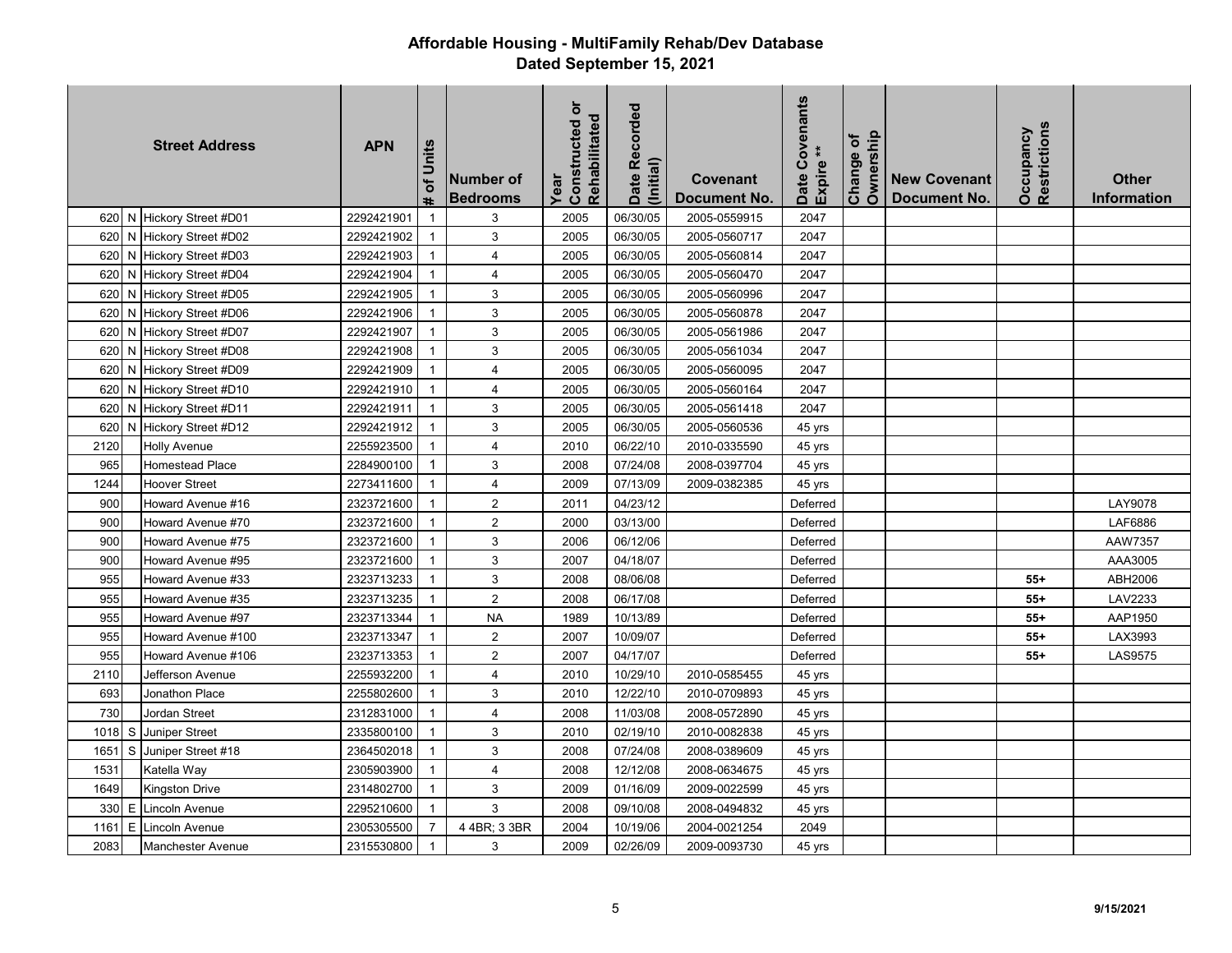|      |   | <b>Street Address</b>      | <b>APN</b> | # of Units   | Number of<br><b>Bedrooms</b>     | Constructed or<br>Rehabilitated<br>Year | Date Recorded<br>(Initial) | Covenant<br>Document No. | Covenants<br>$\ast$<br>Expire <sup>*</sup><br>Date | Ownership<br>Change of | <b>New Covenant</b><br><b>Document No.</b> | Restrictions<br>Occupancy | <b>Other</b><br><b>Information</b>                                 |
|------|---|----------------------------|------------|--------------|----------------------------------|-----------------------------------------|----------------------------|--------------------------|----------------------------------------------------|------------------------|--------------------------------------------|---------------------------|--------------------------------------------------------------------|
| 1475 |   | Manzanita Avenue           | 2274620900 | $\mathbf{1}$ | 5                                | 2010                                    | 09/09/10                   | 2010-0474414             | 45 yrs                                             |                        |                                            |                           |                                                                    |
| 1407 |   | S Maple Street             | 2361800800 | $\mathbf{1}$ | $\mathbf{3}$                     | 1996                                    | 09/27/96                   | 1996-0491660             | 30 yrs                                             |                        |                                            |                           |                                                                    |
| 1737 |   | S Maple Street             | 2362606900 | $\mathbf{1}$ | $\overline{4}$                   | 2008                                    | 02/23/09                   | 2008-0546340             | Deferred                                           |                        |                                            |                           |                                                                    |
| 2057 |   | <b>Matthew Place</b>       | 2253612800 | $\mathbf{1}$ | 4                                | 2010                                    | 03/18/10                   | 2010-0131510             | 45 yrs                                             |                        |                                            |                           |                                                                    |
| 621  |   | Maywood Street             | 2255915600 | $\mathbf{1}$ | $\overline{4}$                   | 2008                                    | 12/02/08                   | 2008-0629397             | 45 yrs                                             |                        |                                            |                           |                                                                    |
| 641  |   | Maywood Street             | 2255915800 | $\mathbf{1}$ | 4                                | 2009                                    | 06/24/09                   | 2009-0344476             | 45 yrs                                             |                        |                                            |                           |                                                                    |
| 632  |   | McDonald Lane              | 2363521800 | $\mathbf{1}$ | $\overline{2}$                   | 2001                                    | 11/13/01                   | 2001-0318278             | Deferred                                           |                        |                                            |                           |                                                                    |
|      |   | 475 N Midway Drive #143    | 2313322643 | $\mathbf{1}$ | 3                                | 2008                                    | 05/16/08                   | 2008-0266618             | 45 yrs                                             |                        |                                            |                           |                                                                    |
|      |   | 475 N Midway Drive #164    | 2313322664 | $\mathbf{1}$ | $\overline{2}$                   | 2004                                    | 09/29/04                   | 2004-0925260             | 45 yrs                                             |                        |                                            |                           |                                                                    |
| 903  | N | <b>Midway Drive</b>        | 2251811000 | $\mathbf{1}$ | 3                                | 2011                                    | 01/18/11                   | 2010-0557033             | Deferred                                           |                        |                                            |                           |                                                                    |
| 949  |   | Milane Lane                | 2305304800 | $\mathbf{1}$ | $\sqrt{3}$                       | 2006                                    | 10/19/06                   | 2006-0744590             | 2051                                               |                        |                                            |                           |                                                                    |
| 953  |   | Milane Lane                | 2305304900 | $\mathbf{1}$ | $\mathbf{3}$                     | 2006                                    | 08/08/06                   | 2006-0560815             | 2051                                               |                        |                                            |                           |                                                                    |
| 961  |   | Milane Lane                | 2305305000 | $\mathbf{1}$ | $\overline{4}$                   | 2006                                    | 08/08/06                   | 2006-0562271             | 2051                                               |                        |                                            |                           |                                                                    |
| 967  |   | Milane Lane                | 2305305100 | $\mathbf{1}$ | $\overline{4}$                   | 2006                                    | 10/19/06                   | 2006-0743323             | 2051                                               |                        |                                            |                           |                                                                    |
| 975  |   | Milane Lane                | 2305305200 | $\mathbf{1}$ | $\overline{4}$                   | 2006                                    | 08/08/06                   | 2006-0562100             | 2051                                               |                        |                                            |                           |                                                                    |
| 983  |   | Milane Lane                | 2305305300 | $\mathbf{1}$ | $\overline{4}$                   | 2006                                    | 10/19/06                   | 2006-0743140             | 2051                                               |                        |                                            |                           |                                                                    |
| 997  |   | Milane Lane                | 2305305400 | $\mathbf{1}$ | $\mathsf 3$                      | 2006                                    | 10/19/06                   | 2006-0743260             | 2051                                               |                        |                                            |                           |                                                                    |
|      |   | 508 E Mission Avenue       | 2291421600 | 60           | 1 1BR; 40 2BR;<br>20 3BR         | 1997                                    | 08/13/98                   | 1997-0468960             | 2037                                               |                        |                                            |                           |                                                                    |
| 2360 | E | <b>Mission Avenue</b>      | 2255503600 | $\mathbf{1}$ | 3                                | 2009                                    | 07/28/09                   | 2009-0429745             | 45 yrs                                             |                        |                                            |                           |                                                                    |
| 735  |   | <b>Mission Grove Place</b> | 2300417400 | 55           | 38 2BR; 15 3BR;<br>24BR          | 2010                                    | 06/22/10                   | 2010-0311984             | 55 yrs                                             |                        |                                            |                           |                                                                    |
| 1221 |   | <b>Montros Place</b>       | 2275400800 | $\mathbf{1}$ | 3                                | 2008                                    | 08/01/08                   | 2008-0413715             | 45 yrs                                             |                        |                                            |                           |                                                                    |
| 1301 |   | <b>Morning View Drive</b>  | 2280600600 | 190          | 52 1 BR; 7 2BR;<br>52 3BR; 8 4BR | 1997                                    | 12/05/97                   | 1997-0144160             | 2037                                               | 2012                   |                                            |                           | New owner repaid<br>loan, assumed<br>affordability<br>restrictions |
| 2104 |   | <b>Mountain View Drive</b> | 2311801400 | $\mathbf{1}$ | $\overline{4}$                   | 2008                                    | 07/15/08                   | 2008-0377042             | 45 yrs                                             |                        |                                            |                           |                                                                    |
| 731  |   | <b>Nancy Street</b>        | 2314402000 | $\mathbf{1}$ |                                  | 1995                                    | 04/16/95                   | 1995-0296226             | Deferred                                           |                        |                                            |                           |                                                                    |
| 1018 |   | Nightingale Place          | 2251320600 | $\mathbf{1}$ | $\overline{2}$                   | 2011                                    | 11/04/11                   | 2011-0591451             | 45 yrs                                             |                        |                                            |                           |                                                                    |
| 450  | E | <b>Ninth Avenue</b>        | 2334112500 | $\mathbf{1}$ | $\overline{2}$                   | 2002                                    | 10/31/02                   | 2002-0969000             | 45 yrs                                             |                        |                                            |                           |                                                                    |
| 1600 |   | W Ninth Avenue             | 2325421300 | 132          | 128 1BR; 4 2BR                   | 2011                                    | 09/29/11                   | 2011-0508604             | 55 yrs                                             |                        |                                            | $62+$                     |                                                                    |
| 1380 |   | Oakhill Drive #28          | 2303810700 | $\mathbf{1}$ | $\overline{2}$                   | 2006                                    | 05/10/06                   |                          | Deferred                                           |                        |                                            |                           | AAD1774                                                            |
| 1380 |   | Oakhill Drive #41          | 2303810700 | $\mathbf{1}$ | $\overline{2}$                   | 2000                                    | 03/27/00                   |                          | Deferred                                           |                        |                                            |                           | AAF8689                                                            |
| 1637 |   | Oakhill Drive              | 2314800600 | $\mathbf{1}$ |                                  | 2000                                    | 05/05/00                   | 1999-0837387             | Deferred                                           |                        |                                            |                           |                                                                    |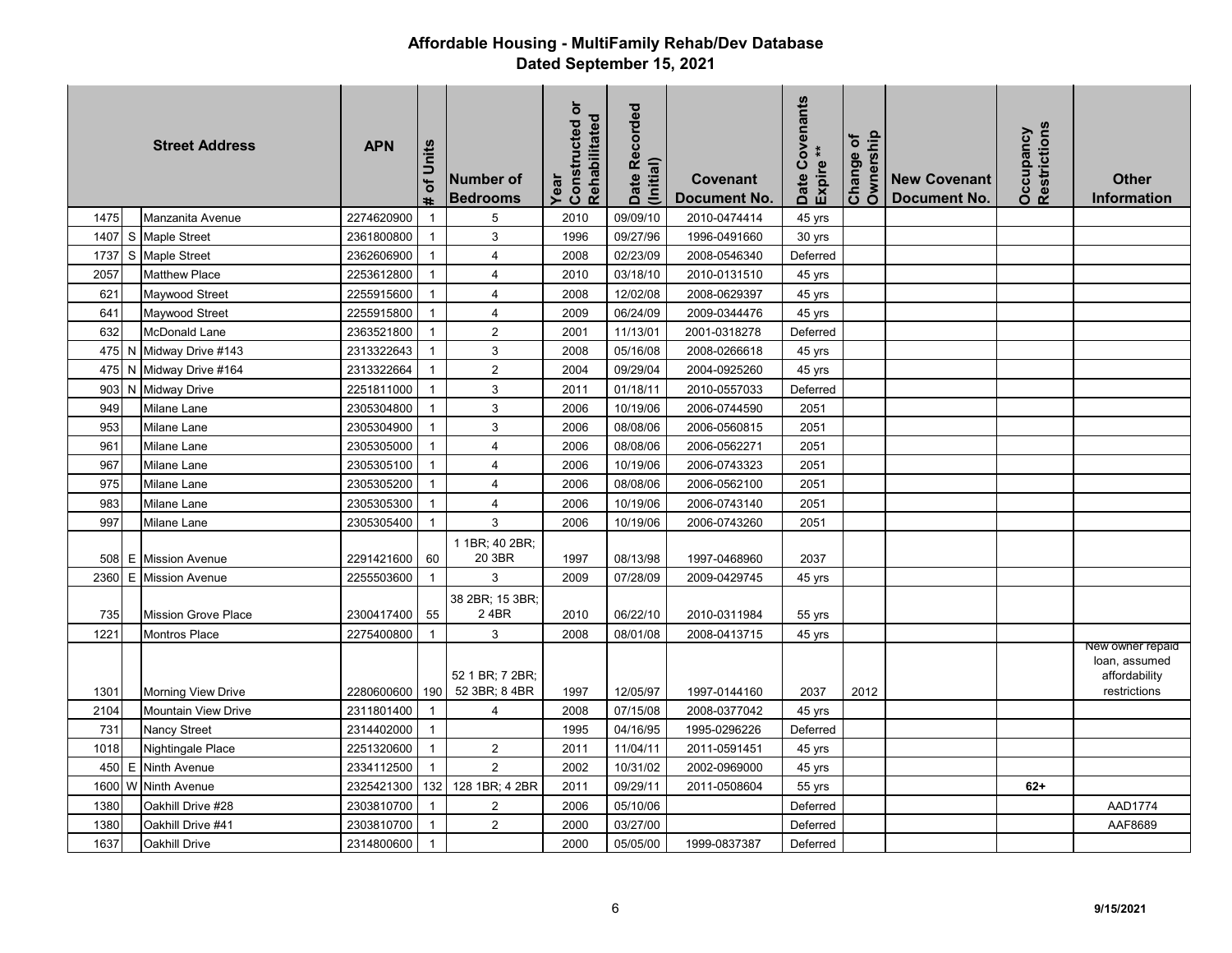|        |    | <b>Street Address</b>               | <b>APN</b> | of Units<br>ŧ  | Number of<br><b>Bedrooms</b> | ŏ<br>Rehabilitated<br>Constructed<br>Year | Date Recorded<br>(Initial) | Covenant<br><b>Document No.</b> | Date Covenants<br>Expire ** | Ownership<br>Change of | <b>New Covenant</b><br><b>Document No.</b> | Restrictions<br>Occupancy | <b>Other</b><br>Information |
|--------|----|-------------------------------------|------------|----------------|------------------------------|-------------------------------------------|----------------------------|---------------------------------|-----------------------------|------------------------|--------------------------------------------|---------------------------|-----------------------------|
|        |    |                                     |            |                | 5 1BR; 8 2BR; 11             |                                           |                            |                                 |                             |                        |                                            |                           |                             |
|        |    | 1500 S Orange Place                 | 2362233300 | 32             | 3BR; 8 4BR                   | 1997                                      | 1997                       | 1997-0356059                    | 2050                        |                        |                                            |                           |                             |
| 1611   |    | S Orange Place                      | 2362234400 | 15             | $\overline{2}$               | 2003                                      | 12/04/03                   | 2003-0801942                    | 2068                        |                        |                                            |                           |                             |
| 1808   |    | Pamela Lane                         | 2244830800 | $\mathbf{1}$   | 3                            | 2011                                      | 12/27/11                   | 2011-0697224                    | 45 yrs                      |                        |                                            |                           |                             |
| 1411   | S  | Pine Street (22 Bahama)             | 2361611100 | $\mathbf{1}$   | <b>NA</b>                    | 1998                                      | 05/07/98                   |                                 | Deferred                    |                        |                                            |                           | AAP 2013                    |
| 719    |    | Pitman Street                       | 2255103800 | $\overline{1}$ | 3                            | 2010                                      | 03/16/11                   | 2010-0557031                    | Deferred                    |                        |                                            |                           |                             |
| 1739   | S. | Quince Street                       | 2362531900 | $\overline{1}$ | 3                            | 2008                                      | 04/25/08                   | 2008-0222728                    | 45 yrs                      |                        |                                            |                           |                             |
| 2283   |    | Raintree Place                      | 2247102900 | $\mathbf{1}$   |                              | 1993                                      | 11/18/93                   | 1993-0469509                    | Deferred                    |                        |                                            |                           |                             |
| 1205   |    | Rembrant Glen                       | 2276031100 | $\overline{1}$ | 3                            | 2009                                      | 09/30/09                   | 2009-0543474                    | 45 yrs                      |                        |                                            |                           |                             |
| 953    |    | Rockwell Springs Court              | 2363344900 | $\overline{1}$ | 5                            | 2011                                      | 10/19/11                   | 2011-0554958                    | 45 yrs                      |                        |                                            |                           |                             |
| 3026   |    | Roseanne Avenue                     | 2316211100 | $\mathbf{1}$   | 4                            | 2011                                      | 10/24/11                   | 2011-0556180                    | 45 yrs                      |                        |                                            |                           |                             |
| 1730   |    | Sally Place                         | 2244843000 | $\overline{1}$ | $\sqrt{2}$                   | 2011                                      | 09/30/11                   | 2011-0519523                    | 45 yrs                      |                        |                                            |                           |                             |
| 495    |    | San Pasqual Valley Road #113        | 2304104913 | $\overline{1}$ | $\overline{1}$               | 2007                                      | 11/05/07                   | 2007-0703760                    | 45 yrs                      |                        |                                            |                           |                             |
| 2339   |    | Scott Way                           | 2255002800 | $\overline{1}$ | 4                            | 2008                                      | 11/14/08                   | 2008-0593161                    | 45 yrs                      |                        |                                            |                           |                             |
| 619 E  |    | Second Avenue                       | 2302610300 | $\overline{2}$ | 3                            | 2006                                      | 03/06/07                   | 2006-0183657                    | 2056                        |                        |                                            |                           |                             |
| 627    | E  | Second Avenue                       | 2302610400 | $\overline{2}$ | 3                            | 2006                                      | 03/06/07                   | 2006-0183657                    | 2056                        |                        |                                            | women and                 | <b>Transitional</b>         |
| 637    | E  | Second Avenue                       | 2302610500 | $\overline{2}$ | 3                            | 2006                                      | 03/06/07                   | 2006-0183657                    | 2056                        |                        |                                            | children                  | housing                     |
| 643    | E  | Second Avenue                       | 2302610600 | $\overline{2}$ | 3                            | 2006                                      | 03/06/07                   | 2006-0183657                    | 2056                        |                        |                                            |                           |                             |
| 736    | E  | Second Avenue                       | 2302522000 | $\mathbf{1}$   |                              | 1990                                      | 1990                       | 90-430058                       | 2005                        |                        |                                            |                           |                             |
| 720    | E  | Seventh Avenue                      | 2332011400 | $\mathbf{1}$   |                              | 1992                                      | 07/02/92                   | 1991-0646085                    | Deferred                    |                        |                                            |                           |                             |
| 428 W  |    | Seventh Avenue                      | 2332221000 | $\overline{1}$ | $\overline{2}$               | 2005                                      | 01/12/05                   | 2004-0285359                    | Deferred                    |                        |                                            |                           |                             |
| 531    | E  | <b>Sixth Avenue</b>                 | 2332920600 | $\overline{1}$ |                              | 1990                                      | 11/29/90                   | 1990-319368                     | Deferred                    |                        |                                            |                           |                             |
| 2118   |    | <b>Skyview Glen</b>                 | 2256331200 | $\mathbf{1}$   | 3                            | 2008                                      | 05/19/08                   | 2008-0269179                    | 45 yrs                      |                        |                                            |                           |                             |
| 833    |    | Sumac Place                         | 2251713400 | $\mathbf{1}$   | 3                            | 2009                                      | 01/23/09                   | 2009-0033587                    | 45 yrs                      |                        |                                            |                           |                             |
| 1935   |    | Sunset Drive #45                    | 2363112216 | $\overline{1}$ | $\sqrt{2}$                   | 2011                                      | 03/21/11                   | 2011-0146705                    | 45 yrs                      |                        |                                            |                           |                             |
| 836    |    | Terrace Avenue                      | 2270721200 | $\overline{1}$ | $\overline{4}$               | 2010                                      | 01/05/10                   | 2010-0004676                    | 45 yrs                      |                        |                                            |                           |                             |
| 2125   |    | <b>Terraceview Place</b>            | 2246601700 | $\mathbf{1}$   | 3                            | 2004                                      | 11/15/04                   | 2004-0855136                    | Deferred                    |                        |                                            |                           |                             |
| 1428   |    | Timber Glen                         | 2276103400 | $\overline{1}$ | 3                            | 2009                                      | 12/11/09                   | 2009-0685819                    | 45 yrs                      |                        |                                            |                           |                             |
| 1662   | S. | <b>Tulip Street</b>                 | 2365103800 | $\mathbf{1}$   | $\overline{4}$               | 2011                                      | 04/27/11                   | 2011-0218143                    | 45 yrs                      |                        |                                            |                           |                             |
| 2411   |    | Turnbridge Glen                     | 2317001900 | $\mathbf 1$    | $\sqrt{2}$                   | 2008                                      | 01/14/08                   | 2008-0017288                    | 45 yrs                      |                        |                                            |                           |                             |
| 1541   |    | Tutela Heights                      | 2271920900 | $\mathbf{1}$   | $\sqrt{3}$                   | 2011                                      | 08/10/11                   | 2011-0409014                    | 45 yrs                      |                        |                                            |                           |                             |
| 1332 S |    | <b>Upas Street</b>                  | 2361510300 | $\overline{1}$ | 3                            | 2000                                      | 12/05/00                   | 2000-0330479                    | Deferred                    |                        |                                            |                           |                             |
| 1721   |    | E Valley Parkway (7 Paramount)      | 2310603300 | $\mathbf{1}$   | <b>NA</b>                    | 1990                                      | 10/25/90                   |                                 | Deferred                    |                        |                                            |                           | AAV4356                     |
|        |    | 1721 E Valley Parkway (9 Paramount) | 2310603300 | $\overline{1}$ | <b>NA</b>                    | 1992                                      | 10/14/92                   |                                 | Deferred                    |                        |                                            |                           | CZ4246                      |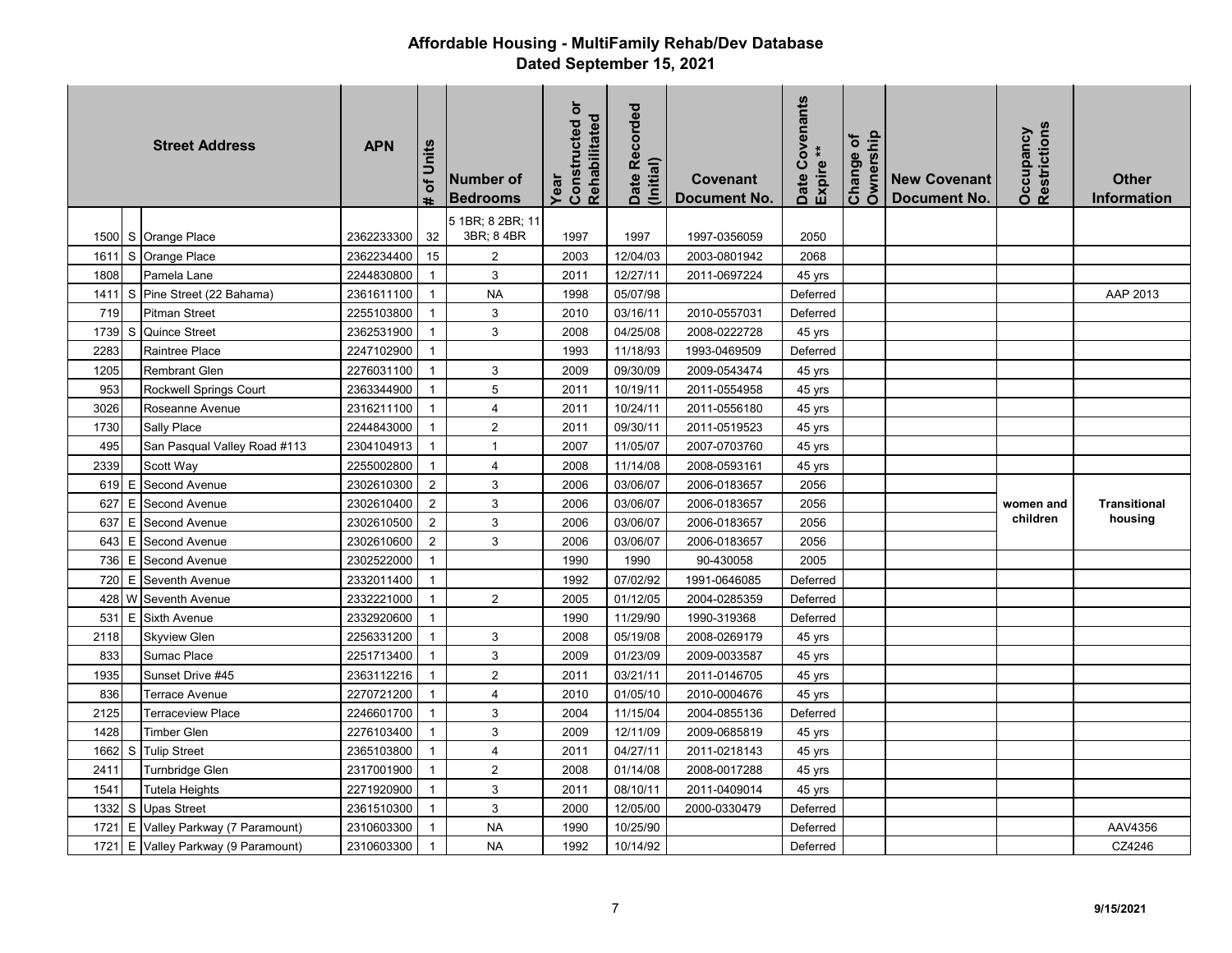|      |   | <b>Street Address</b>          | <b>APN</b> | of Units<br><b>th</b> | Number of<br><b>Bedrooms</b> | Constructed or<br>Rehabilitated<br>Year | Date Recorded<br>(Initial) | Covenant<br>Document No. | Covenants<br>Expire<br>Date | Ownership<br>Change of | <b>New Covenant</b><br>Document No. | Restrictions<br>Occupancy | <b>Other</b><br><b>Information</b> |
|------|---|--------------------------------|------------|-----------------------|------------------------------|-----------------------------------------|----------------------------|--------------------------|-----------------------------|------------------------|-------------------------------------|---------------------------|------------------------------------|
| 1721 |   | E Valley Parkway (22 Paramont) | 2310603300 | $\overline{1}$        | $\overline{2}$               | 2005                                    | 11/16/05                   |                          | Deferred                    |                        |                                     |                           | ABE4592                            |
| 2135 |   | E Valley Parkway #65           | 2310921421 | $\overline{1}$        | $\overline{2}$               | 2008                                    | 07/01/08                   | 2008-0352399             | 45 yrs                      |                        |                                     |                           |                                    |
| 2280 |   | E Valley Parkway #16           | 2310215400 | $\mathbf{1}$          | $\overline{2}$               | 2008                                    | 02/05/08                   |                          | Deferred                    |                        |                                     | $55+$                     | AAC2917                            |
| 2280 |   | E Valley Parkway #27           | 2310215400 | $\overline{1}$        | <b>NA</b>                    | 1996                                    | 01/31/96                   |                          | Deferred                    |                        |                                     | $55+$                     | AAT4228                            |
| 2280 | Е | Valley Parkway #39             | 2310215400 | $\mathbf{1}$          | 2                            | 2007                                    | 05/25/07                   |                          | Deferred                    |                        |                                     | $55+$                     | ABI2149                            |
| 2280 |   | E Valley Parkway #61           | 2310215400 | $\mathbf{1}$          | 2                            | 2007                                    | 10/11/07                   |                          | Deferred                    |                        |                                     | $55+$                     | AAS7142                            |
| 2280 |   | E Valley Parkway #99           | 2310215400 | $\mathbf{1}$          | 2                            | 2009                                    | 12/10/09                   |                          | Deferred                    |                        |                                     | $55+$                     | <b>LAV7967</b>                     |
| 2280 |   | E Valley Parkway #132          | 2310215400 | $\mathbf{1}$          | 2                            | 2009                                    | 06/11/09                   |                          | Deferred                    |                        |                                     | $55+$                     | ABA4486                            |
| 2280 |   | E Valley Parkway #32           | 2310215400 | $\mathbf{1}$          | $\sqrt{2}$                   | 2011                                    | 07/14/11                   |                          | Deferred                    |                        |                                     | $55+$                     | AAG3427                            |
| 2300 |   | E Valley Parkway #34           | 2310223800 | $\overline{1}$        | 2                            | 2008                                    | 09/08/08                   |                          | Deferred                    |                        |                                     | $55+$                     | LBB2450                            |
| 2300 | E | Valley Parkway #75             | 2310223800 | $\mathbf{1}$          | $\sqrt{2}$                   | 2008                                    | 08/14/08                   |                          | Deferred                    |                        |                                     | $55+$                     | ABF4840                            |
| 2300 |   | E Valley Parkway #132          | 2310223800 | $\mathbf{1}$          | 2                            | 2010                                    | 11/02/10                   |                          | Deferred                    |                        |                                     | $55+$                     | LBE1713                            |
| 2300 |   | E Valley Parkway #149          | 2310223800 | $\mathbf{1}$          | $\overline{2}$               | 2010                                    | 12/09/10                   |                          | Deferred                    |                        |                                     | $55+$                     | AAU9004                            |
| 2300 |   | E Valley Parkway #168          | 2310223800 | $\mathbf{1}$          | $\sqrt{2}$                   | 2006                                    | 08/18/06                   |                          | Deferred                    |                        |                                     | $55+$                     | APE4497                            |
| 2300 |   | E Valley Parkway #177          | 2310223800 | $\mathbf{1}$          | 3                            | 2009                                    | 07/21/09                   |                          | Deferred                    |                        |                                     | $55+$                     | LBB8133                            |
| 2300 |   | E Valley Parkway #178          | 2310223800 | $\mathbf{1}$          | $\overline{2}$               | 2006                                    | 07/26/06                   |                          | Deferred                    |                        |                                     | $55+$                     | LAR6732                            |
| 2300 |   | E Valley Parkway #216          | 2310223800 | $\overline{1}$        |                              | 1990                                    | 12/07/90                   |                          | Deferred                    |                        |                                     | $55+$                     | AAV3906                            |
| 2300 | E | Valley Parkway #217            | 2310223800 | $\mathbf{1}$          | $\sqrt{2}$                   | 2006                                    | 12/19/06                   |                          | Deferred                    |                        |                                     | $55+$                     | AAZ7130                            |
| 2300 |   | E Valley Parkway #243          | 2310223800 | $\mathbf{1}$          | 2                            | 2007                                    | 07/05/07                   |                          | Deferred                    |                        |                                     | $55+$                     | LAX7569                            |
| 2550 |   | E Valley Parkway #8            | 2310402800 | $\mathbf{1}$          | 3                            | 2000                                    | 06/08/00                   |                          | Deferred                    |                        |                                     |                           | AAA2068                            |
| 2550 |   | E Valley Parkway #38           | 2310402800 | $\overline{1}$        | 3                            | 2009                                    | 11/23/09                   |                          | Deferred                    |                        |                                     |                           | LAP5158                            |
| 2550 |   | E Valley Parkway #88           | 2310402800 | $\mathbf{1}$          | $\overline{2}$               | 2009                                    | 03/10/09                   |                          | Deferred                    |                        |                                     |                           | AAK6727                            |
| 2550 |   | E Valley Parkway #89           | 2310402800 | $\overline{1}$        | $\ensuremath{\mathsf{3}}$    | 2010                                    | 01/20/10                   |                          | Deferred                    |                        |                                     |                           | ST5478                             |
| 2550 | Ε | Valley Parkway #125            | 2310402800 | $\mathbf{1}$          | 3                            | 2005                                    | 05/27/05                   |                          | Deferred                    |                        |                                     |                           | AAD8496                            |
| 2700 |   | E Valley Parkway #92           | 2310403300 | $\mathbf{1}$          | $\sqrt{2}$                   | 2006                                    | 04/26/06                   |                          | Deferred                    |                        |                                     |                           | AAF8611                            |
| 2700 |   | E Valley Parkway #95           | 2310403300 | $\mathbf{1}$          | $\overline{2}$               | 2001                                    | 07/15/01                   |                          | Deferred                    |                        |                                     |                           | AAP4079                            |
| 2700 |   | E Valley Parkway #97           | 2310403300 | $\mathbf{1}$          | 2                            | 2007                                    | 02/20/07                   |                          | Deferred                    |                        |                                     |                           | LBE4771                            |
| 2700 |   | E Valley Parkway #117          | 2310403300 | $\overline{1}$        | $\overline{2}$               | 2008                                    | 01/23/08                   |                          | Deferred                    |                        |                                     |                           | AAD8458                            |
| 2700 |   | E Valley Parkway #147          | 2310403300 | $\overline{1}$        | $\overline{2}$               | 2007                                    | 11/21/07                   |                          | Deferred                    |                        |                                     |                           | <b>LAV5866</b>                     |
| 2700 |   | E Valley Parkway #166          | 2310403300 | $\mathbf{1}$          | $\sqrt{2}$                   | 2008                                    | 02/26/08                   |                          | Deferred                    |                        |                                     |                           | LAD3056                            |
| 2700 |   | E Valley Parkway #173          | 2310403300 | $\mathbf{1}$          | 2                            | 2007                                    | 05/16/07                   |                          | Deferred                    |                        |                                     |                           | ABE4992                            |
|      |   | 1575 W Valley Parkway #1       | 2350725000 | $\mathbf{1}$          | 2                            | 2011                                    | 10/20/11                   |                          | Deferred                    |                        |                                     |                           | LBA4457                            |
|      |   | 1575 W Valley Parkway #14      | 2350725000 | $\mathbf{1}$          | $\mathbf{1}$                 | 2011                                    | 04/24/11                   |                          | Deferred                    |                        |                                     |                           | AAP5551                            |
|      |   | 1575 W Valley Parkway #64      | 2350725000 | $\mathbf{1}$          | 3                            | 2008                                    | 10/16/08                   |                          | Deferred                    |                        |                                     |                           | LBH4016                            |